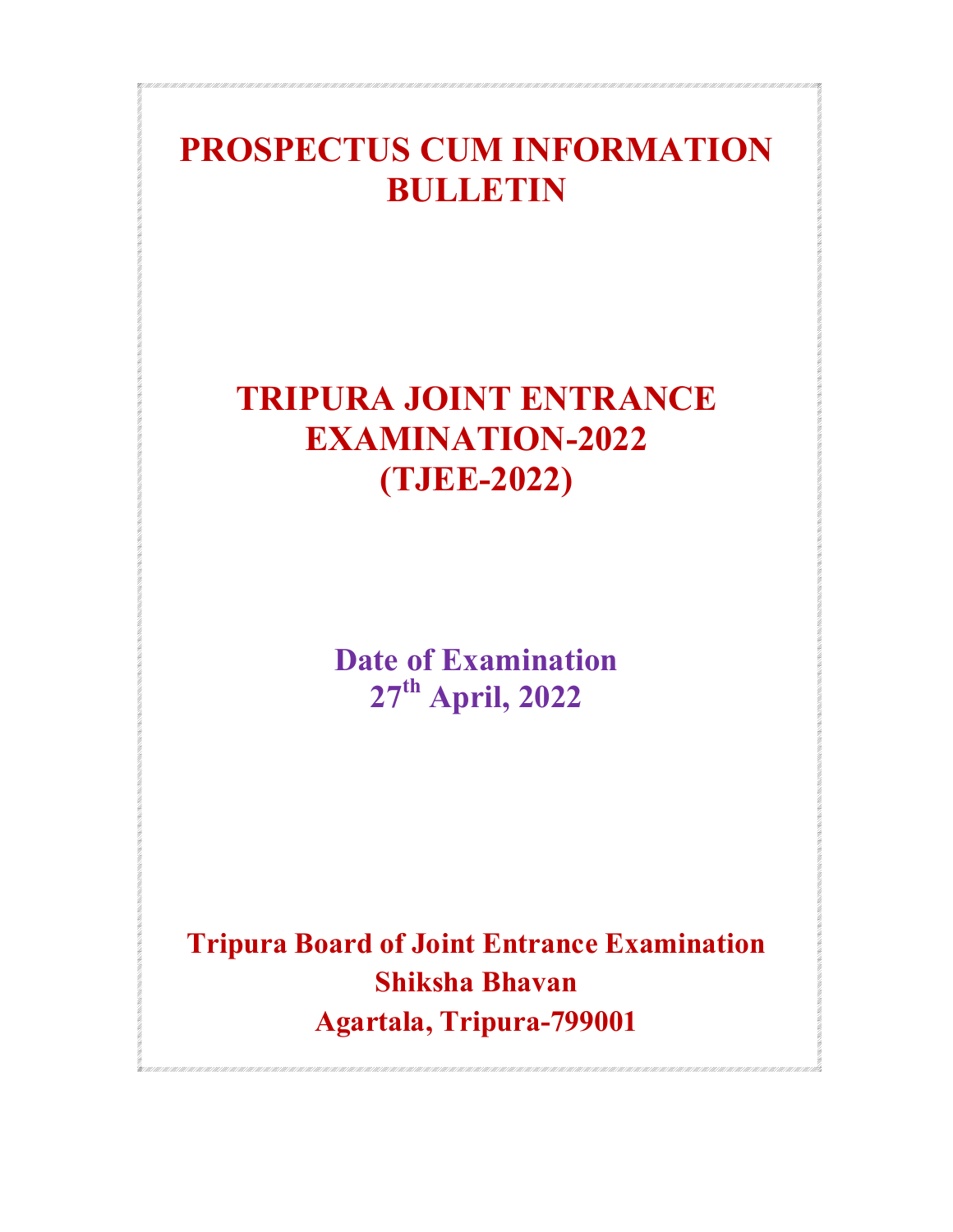## Online Applications for Tripura Joint Entrance Examination-2022 (TJEE-2022)

### Opening date: 16-02-2022 Closing Date: 02-03-2022

The Tripura Board of Joint Entrance Examination (TBJEE) will conduct Tripura Joint Entrance Examination (TJEE)-2022 based on its existing syllabi, to prepare a merit list for admission to Engineering, Technological, Veterinary, Agriculture, Fisheries, Paramedical and other Professional Degree Courses against available seats reserved for the State of Tripura. It is to be noted that the admission of a candidate to a certain College / University will be subjected to the fulfillment of eligibility criteria regarding cut-off marks and other norms as specified by the respective departments of State  $\&$  Central Government/ Institution/ Council/ Body etc.

The application must be done through online mode only. There is no printed application form available. The programme of Tripura Joint Entrance Examination (TJEE)- 2022 for four different subjects is as follows:

| Date & Day                        | 11.00 A.M. to 12:30 P.M.       | $1:30 - 2:15$ P.M. | $2:45 - 3:30$ P.M. |
|-----------------------------------|--------------------------------|--------------------|--------------------|
| $27th$ April, 2022<br>(Wednesday) | <b>Physics &amp; Chemistry</b> | <b>Biology</b>     | <b>Mathematics</b> |

Candidates seeking admission to Engineering/ Technological Degree Courses (Group-A) will have to appear in Physics, Chemistry and Mathematics and those seeking admission to various Degree Courses of Veterinary/ Agricultural/ Fisheries, Paramedical and others (Group-B) will have to appear in Physics, Chemistry and Biology. Candidates desiring to take chances in both of the above groups (Group-C) will have to appear in all the four subjects. Candidates are directed to go through the Prospectus for filling-up of application form, question pattern and mode of answer, available in the website www.tbjee.nic.in.

#### Examination Centre

The examination will be conducted at Dharmanagar, Kailasahar, Ambassa, Udaipur, Santirbazar and Agartala.

#### Eligibility for Appearing at Tripura Joint Entrance Examination

(a) Candidate must be a citizen of India.

(b) Candidate must be a permanent resident of Tripura and either the candidate or his/her parent must have been residing in the state of Tripura continuously for not less than 10 (ten) years immediately prior to the date of making application for appearing at the Joint Entrance Examination-2022. Permanent Resident of Tripura Certificate (PRTC) issued by the appropriate authority of candidate/father/mother which one is applicable, must be submitted before counseling, when asked so.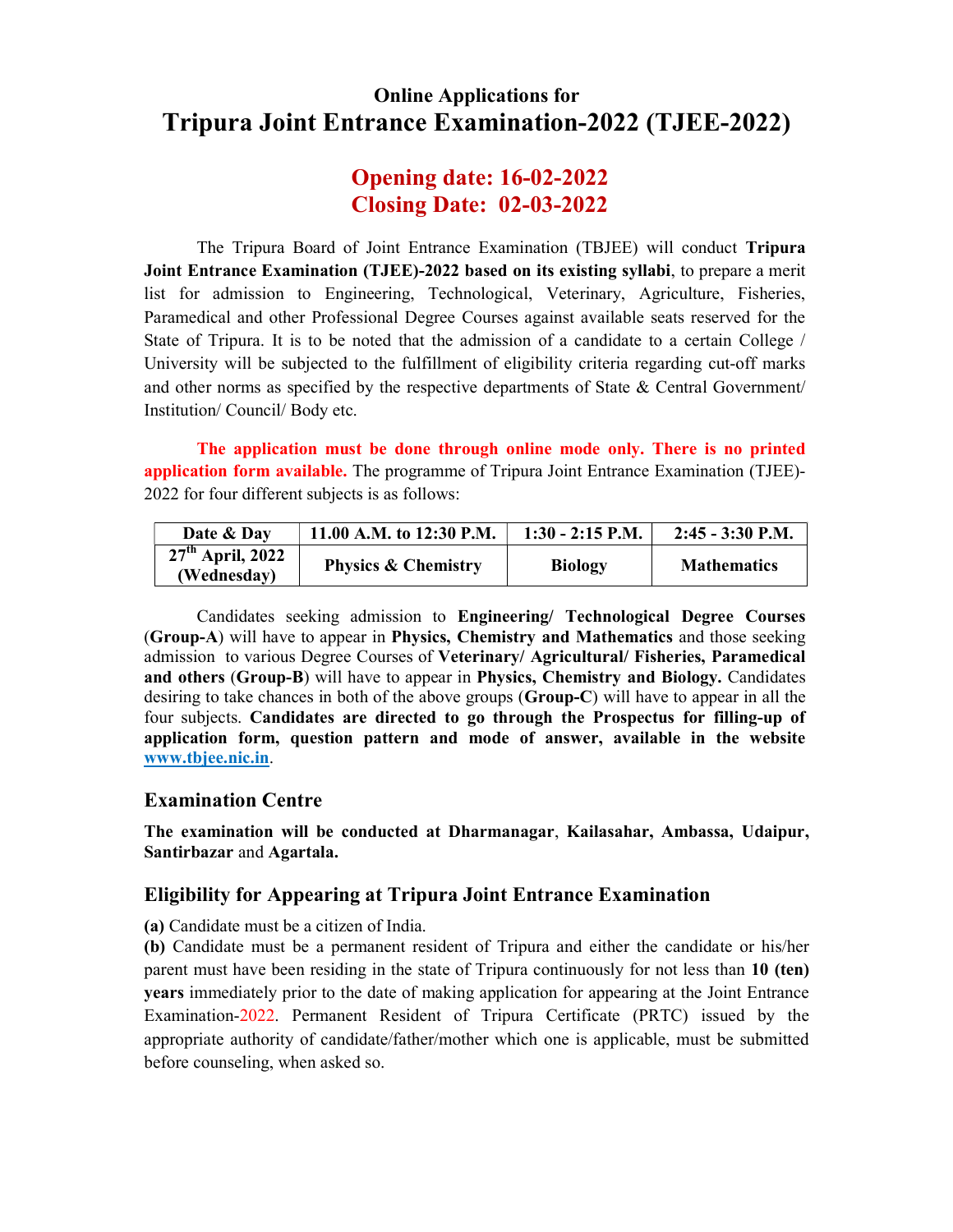(c) Candidate must have passed / appeared / due to appear in the year of Joint Entrance Examination at the Higher Secondary Examination of Tripura Board of Secondary Education / Central Board of Secondary Education or equivalent examination with the subjects in which he / she desires to appear at the Joint Entrance Examination.

(d) Children of All India Services Officers of Manipur-Tripura cadre and the children of the employees of State Government posted outside Tripura will be eligible to appear at the examination irrespective of their prior stay in Tripura.

(e) In case a candidate is not permanent resident of Tripura but his / her parent is an Officer on deputation to the Government of Tripura / Officer of the Central Government working in Tripura and has served in Tripura continuously for a period of 3 (three) years or more and the candidate have passed or appeared / due to appear at the H.S.( $+2$ ) Examination or equivalent from an Institution of Tripura, is eligible for appearing in the Examination.

(f) In case of Wards of Ex-Serviceman, either the candidate or his/her parents must have been staying in Tripura continuously for not less than 5 (five) years immediately prior to the date of making application for appearing at the Tripura Joint Entrance Examination and the candidate must have passed or appeared / due to appear at the  $H.S.(+2)$  Examination or equivalent in the year of Joint Entrance Examination from any legally recognized institution in India with subjects in which he / she desires to appear at the Joint Entrance Examination. Children of serving defense personnel (Army / Navy / Air Force) hailing from Tripura are also eligible to appear at the Tripura Joint Entrance Examination provided that their children should have stayed in Tripura continuously for not less than 5 (five) years immediately prior to the date of making application for appearing at the Joint Entrance Examination of Tripura and that the candidate must have passed or appeared / due to appear at the H.S.(+2) Examination or equivalent Examination in the year of Joint Entrance Examination from any institution of Tripura with subjects in which he / she desires to appear at the Joint Entrance Examination.

(g) If a candidate is allotted a seat in the past inside or outside the State on the basis of the result of Tripura Joint Entrance Examination he/she shall not be eligible to appear at the Tripura Joint Entrance Examination this year or subsequent year unless he/she has surrendered the allotted seat in writing within specific time to the appropriate authority.

However, if any amendment / change is / are made after issue of this Notification, the same shall be notified as per procedure.

#### Reservation

 Reservation of seats for SC / ST / Persons with Disabilities (PwD)/ Wards of Exserviceman (ESM) candidates will be made as per Reservation Act of the State Government as notified from time to time. Certificate(s) issued by the appropriate authority (Directorate of Sainik Welfare for ESM cadidates and District Disabilities Rehabilitation Centres for PwD candidates) shall have to be uploaded at the time of application by the candidate. Further information regarding number of seats available and procedure of counselling will be published later on.

#### Submission of Online Application

 Online application should be filled up by the candidate through the link provided in the website www.tbjee.nic.in Candidates are not required to submit the hard copy of their online application confirmation page or any other document to TBJEE if not otherwise asked by the Board. Acknowledgement Page and Admit Card will not be generated if payment is not deposited within the stipulated date (closing date of application) and his/ her candidature will stand cancelled without further notification.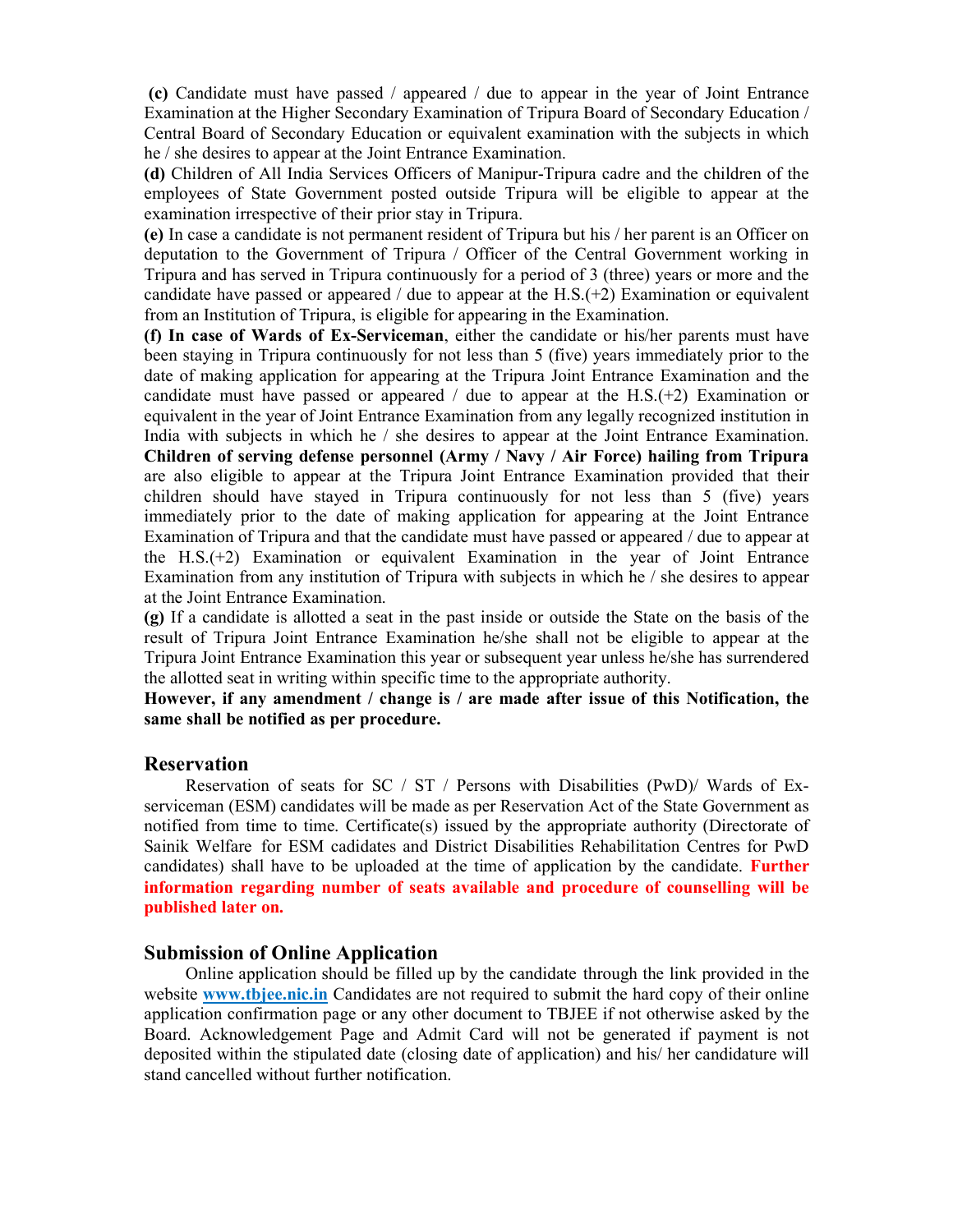#### Examination Fees

Application fee plus Bank's/ Agency's Service charges, as applicable, are payable by NET banking/Debit Card/Credit Card.

| <b>Category wise Application Fee</b>                        |             |  |
|-------------------------------------------------------------|-------------|--|
| General male candidates                                     | $Rs 550/-$  |  |
| SC/ST male candidates                                       | $Rs\,450/-$ |  |
| All Female <sup>**</sup> and BPL (male & female) candidates | $Rs 350/-$  |  |
|                                                             |             |  |

Processing charges & Goods & Service Tax (GST) are to be paid by the candidate, as applicable.

\*\*As a special gesture of the Government of Tripura to encourage the girl students.

# IMPORTANT DATES AT A GLANCE

| 1. Online Submission of Application and Payment: | 16 <sup>th</sup> February to 2 <sup>nd</sup> March, 2022 |
|--------------------------------------------------|----------------------------------------------------------|
| : 2. Admit Card download:                        | April, 2022 $(2nd \text{ week})$                         |
| 3. Tentative Date of Examination:                | $27th$ April, 2022                                       |
| 4. Date of Uploading of Model Answer key:        | 29 <sup>th</sup> April, 2022 (Evening)                   |
| 5. Last date of receiving feedback:              | $4th$ May 2022 (up to 5 PM)                              |
| 6. Tentative date of result publication:         | 4 <sup>th</sup> week of May, 2022                        |
| 7. Tentative period of counseling process:       | June-July, 2022                                          |
|                                                  |                                                          |
|                                                  |                                                          |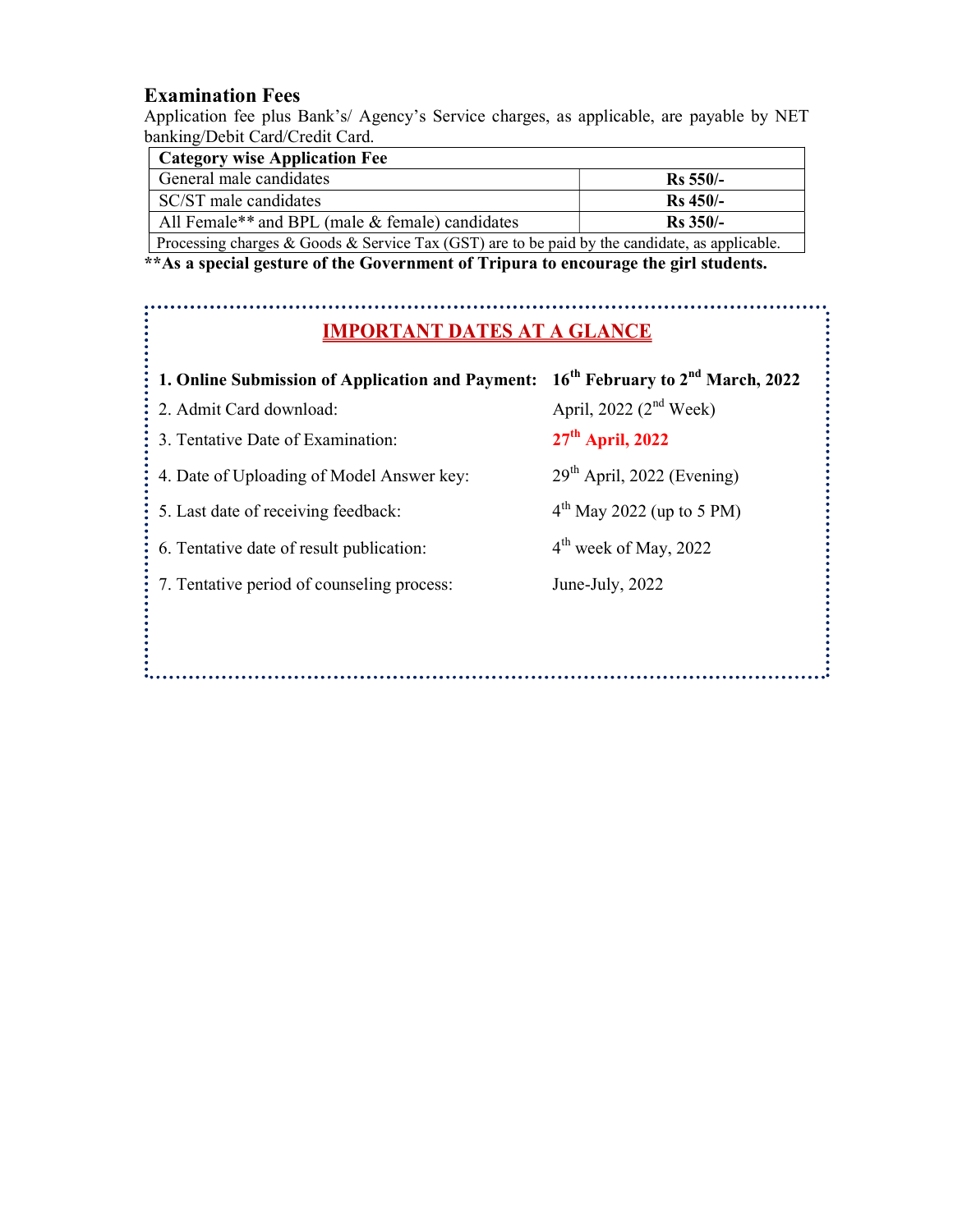## Important Instructions

#### Candidates are required to go through the instructions carefully before attempting for online application.

Once an application is received, it will be construed that the candidate agrees to all terms  $\&$ conditions, rules & regulations stipulated in the Information Bulletin and notices published by TBJEE.

Any application not in compliance with the conditions specified in the Information Bulletin is liable to be rejected.

#### Instruction for Application

1. Candidates have to apply "Online" ONLY. The Application Form other than online mode will not be accepted.

2. Submission of Online Application Form should be done by accessing TBJEE website www.tbjee.nic.in only. Only one application is to be submitted by a candidate. Duplicate application may cause the rejection of the candidature.

3. Please ensure your eligibility as per the criteria laid down for TJEE-2022.

4. It is essential to have a unique mobile number and a unique email ID for online application. All future communications will be sent through the registered mobile number and email ID. TBJEE will not be responsible for non-receipt of any communication by the candidates if the mobile number and/or the email ID are wrong/ non-existing/ changed.

5. The candidates should select only one (01) from six centers of examination as per their choice.

#### 6. Instructions for Filling Online Application Form

#### a) Registration:

Once the registration details i.e. name, gender, date of birth and E-mail ID are entered and submitted, they cannot be changed/modified/edited under normal circumstances. Note the Computer generated Registration number for future communications. The information provided in this section must match exactly with the school admit cards, mark sheets, certificates, photo identity cards, caste/category certificates etc. which a candidate has to produce at the time of entering the examination hall, during counseling process, during admission and during registration with the University.

#### b) Create Profile details:

- $\triangleright$  Candidate has to fill up his/her profile details in this section i.e. fill up the Personal details, Contact details and file uploads.
- Upload scanned images of Candidate's Photograph (between 10 kb–200 kb), Candidate's Signature (between 4kb – 30 kb), caste certificate (SC and ST students only), certificate of DDRC (for PwD candidates), certificate from Directorate of Sainik Welfare (for ESM candidates) and Ration card (for Male BPL candidate) in JPG/JPEG/PDF (max 1Mb) format only.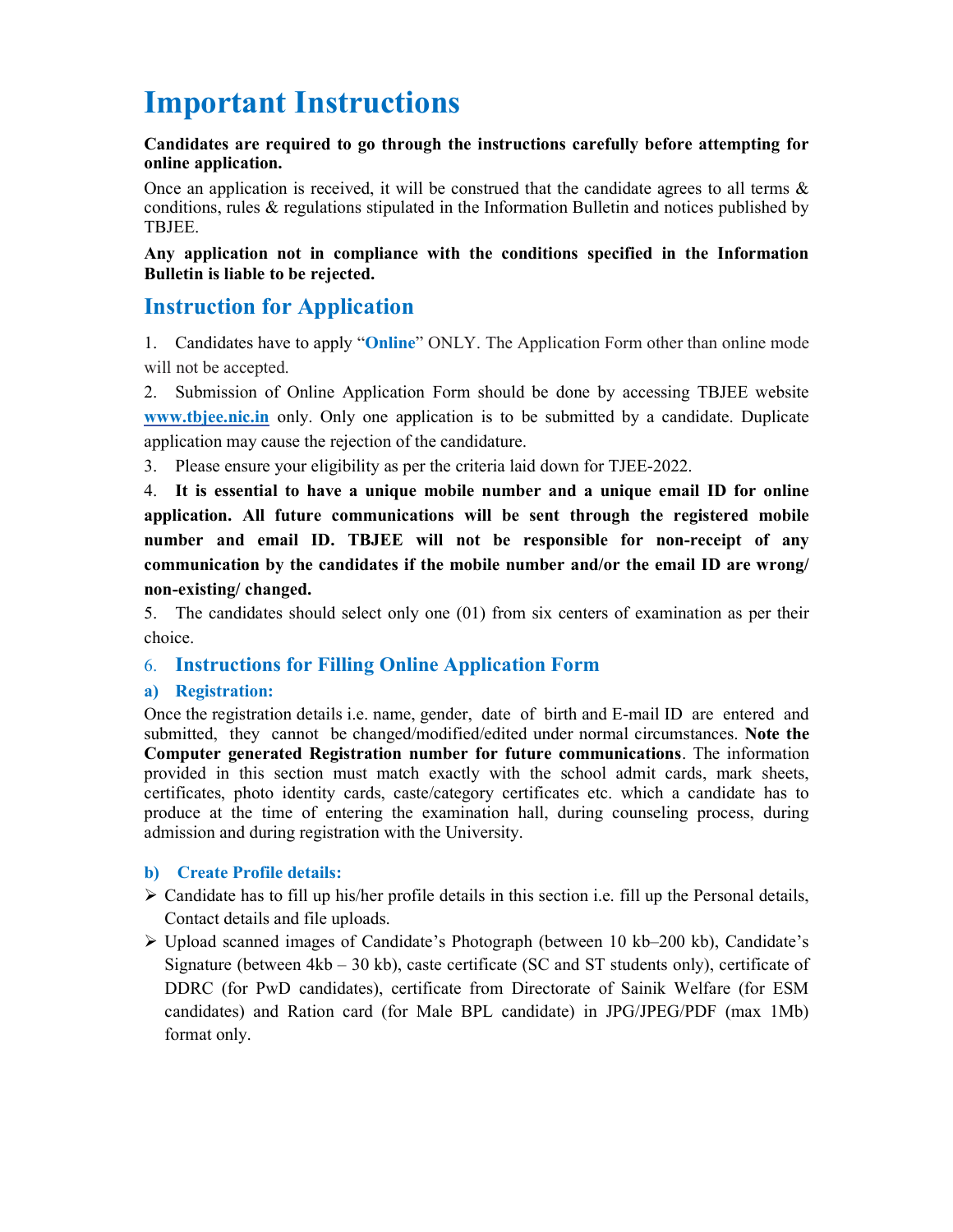#### c) Fill online application

Fill up the application form online. The online application form contains the following sections: Qualification details, Residency details, Previous application details (if any).

d) Preview/Edit Application: Before final submission of application form check the details and edit if necessary.

e) Submit Application: You cannot edit the application form after the final submission.

#### f) Make Payment:

Make payment of fee using online payment gate and keep proof of payment. The fee may be paid either by credit/debit card/ Net Banking during the online filling of the application. No other mode like money order, DD, IPO etc. will be accepted. No request for refund of fee once remitted by the candidate will be entertained.

#### g) Print Acknowledgement

After successful completion of the application print out of acknowledgement should be taken by the candidate.

7. Candidates are not required to send/ submit any documents including acknowledgement of TBJEE until and unless they asked so.

8. The use of Calculator/ mobile phone or any other electronics gadget such as ear phone, microphone, camera, tape recorder, any metallic item etc. inside the examination hall is strictly prohibited. Candidates are also not allowed to carry Instrument/ Geometry/ Pencil box, Handbag, Purse, Any kind of Paper/ Stationery/ Textual material (printed or written material), Eatables and Water (loose or packed), in the examination Room / Hall.

9. Candidate must bring the Admit Card of TJEE - 2022 in every session of examination. It must be shown to the Officer-In-Charge / Invigilator in examination hall on demand.

10. Candidates are advised to keep visiting the TBJEE's website regularly for latest updates.

#### Examination Fee

The examination fees for different categories of candidates are as shown in the table below:

| <b>Category wise Application Fee</b>                                                                                                                                                                                                                                                                           |            |  |
|----------------------------------------------------------------------------------------------------------------------------------------------------------------------------------------------------------------------------------------------------------------------------------------------------------------|------------|--|
| General male candidates                                                                                                                                                                                                                                                                                        | Rs 550/-   |  |
| SC/ST male candidates                                                                                                                                                                                                                                                                                          | Rs 450/-   |  |
| All Female <sup>**</sup> and BPL (male) candidates                                                                                                                                                                                                                                                             | $Rs$ 350/- |  |
| $\mathbf{D}_{\text{max}}$ , and the set of $\mathbf{C}$ , the $\mathbf{0}$ set $\mathbf{C}_{\text{max}}$ is a set of $\mathbf{D}_{\text{max}}$ and $\mathbf{C}_{\text{max}}$ is the set of $\mathbf{I}_{\text{max}}$ and $\mathbf{I}_{\text{max}}$ and $\mathbf{I}_{\text{max}}$ and $\mathbf{I}_{\text{max}}$ |            |  |

Processing charges & Goods & Service Tax (GST) are to be paid by the candidate, as applicable.

\*\*As a special gesture of the Government of Tripura to encourage the girl students.

#### Choice of Group

Candidates willing to appear in Tripura Joint Entrance Examination have to pick one group from the following:

| Subject                                            |
|----------------------------------------------------|
| <b>Physics, Chemistry and Mathematics</b>          |
| <b>Physics, Chemistry and Biology</b>              |
| <b>Physics, Chemistry, Mathematics and Biology</b> |
|                                                    |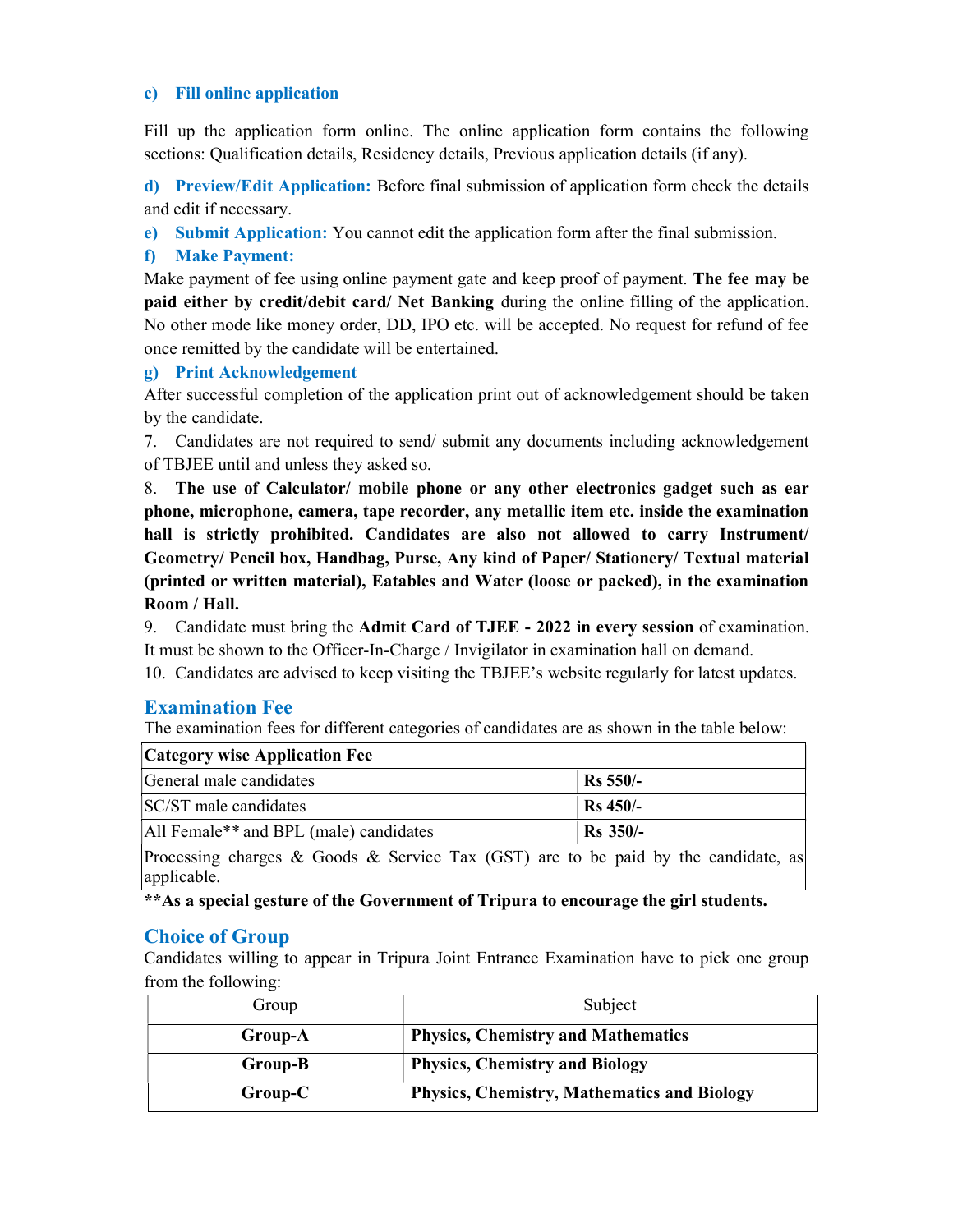#### Instructions Regarding Examination

- 1. The Tripura Joint Entrance Examination will be conducted in a single day as notified.
- 2. There will be three shifts:- first shift will consist of Physics and Chemistry question papers, and subsequent two shifts will be consisting of Biology and Mathematics question paper.
- 3. The Board is conducting the examination through Optical Marks Recognition (OMR) system. The pattern of questions is Multiple Choice Question (MCQ) type.
- 4. The medium of Question Paper shall be in English and Bengali.
- 5. Four different subjects (Physics & Chemistry; Mathematics and Biology) will have Question paper series (P, Q and R).
- 6. The questions of the examination will be framed on the basis of the Syllabus available in the website www.tbjee.nic.in.
- 7. The syllabus for each subject is divided into 10 Modules.
- 8. There will be 30 (thirty) compulsory questions for each subject, taking 3 (three) questions from each Module.
- 9. Each question will carry 4 (four) marks, *i.e.* total marks will be of 120 (30 $\times$ 4) for each subject.
- 10. Duration of Examination of first shift (Physics and Chemistry) will be 90 minutes for 60 (sixty) questions and subsequent two shifts will be of 45 minutes each *i.e* total timing 3 hrs.
- 11. Each question will have four options  $(i.e. A, B, C, D)$  out of which the correct/ closest option (A/B/C/D) is only to be identified in the OMR sheet.
- 12. One mark will be deducted for each wrong answer.
- 13. The percentile score of the students will be published along with the ranking during the publication of result.

#### Instruction Regarding Marking of OMR Sheet

Strict compliance of instruction is essential. Answer sheet will be processed by Electronic means in computer. Invalidation of Answer Sheet due to incomplete/ incorrect filling of the OMR sheet will be the sole responsibility of the candidate. Accordingly candidates are advised to adhere to the following instructions.

- 1. Write and mark your Roll Number, Test (Question) Booklet Series and Subject name in appropriate places on the OMR Sheet.
- 2. Mark the correct answer by darkening the circle.
- 3. Use of white fluid/eraser/blade etc. for correction in OMR sheet is not permitted.
- 4. Once marked, no change in the response shall be permitted.
- 5. More than one response is also not allowed. Multiple answers given against one question will not be considered for evaluation, *i.e.* marking more than one answer or marking alterations after marking an answer will result in zero mark.
- 6. Do not make any stray mark or any other mark on the OMR sheet.
- 7. Do not cut or mutilate the OMR sheet.
- 8. Do not fold or damage the OMR sheet.
- Attendance Sheet before putting his/ her signature. 9. Candidates should write the OMR Sheet Number (as provided in OMR sheet) in the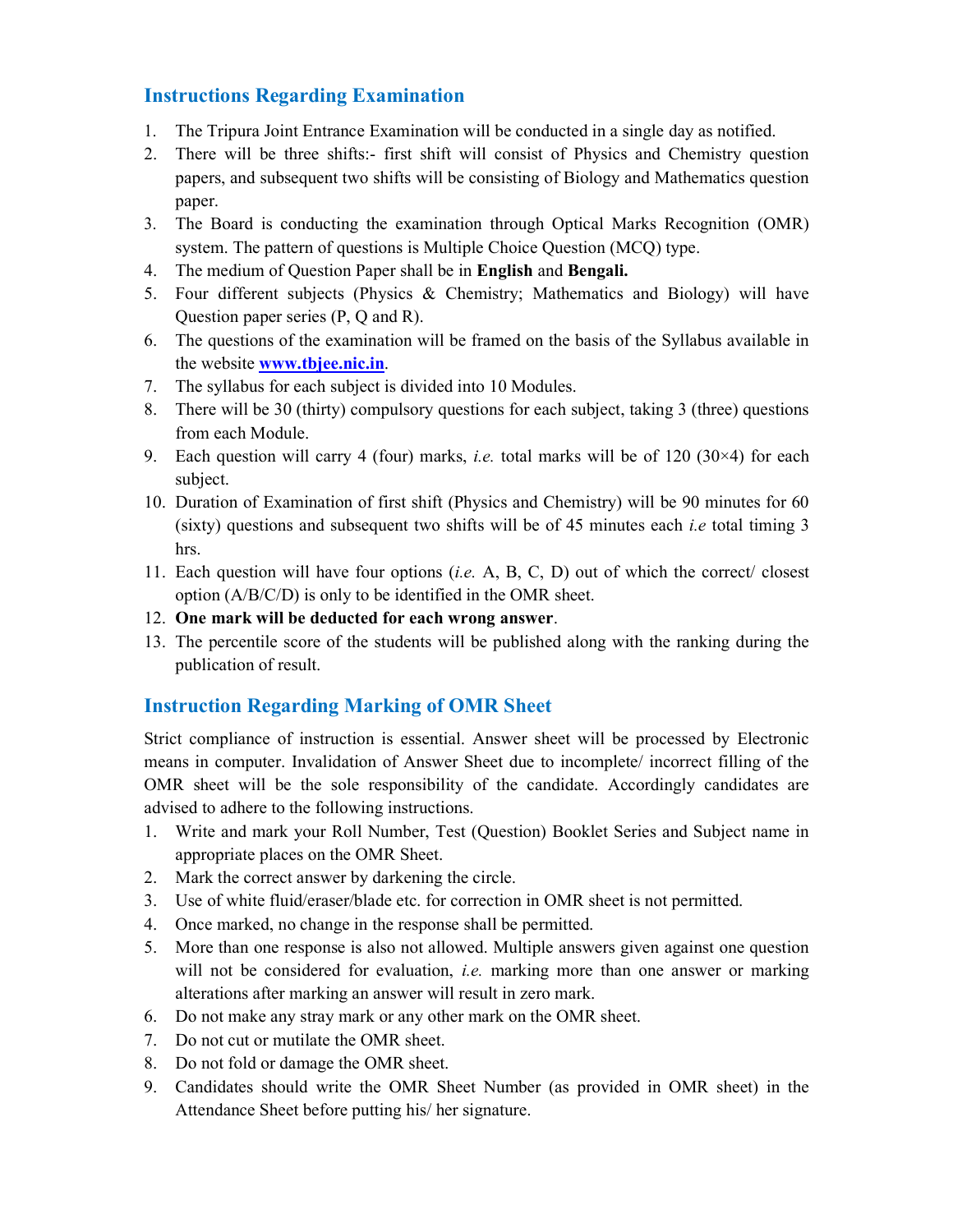- 10. Candidate shall have to ascertain that the information furnished by them in the OMR Sheet are duly checked by the invigilator before putting his/ her signature.
- 11. Candidates are to sign in 2 (two) places, one signature in the OMR Sheet and the other signature in the Attendance Sheet on the space specified for these.
- 12. Do not do any rough work on the OMR Sheet. It may be done in the space provided in the Question paper.
- 13. There will be no re-checking/ re-evaluation of the OMR sheet.
- 14. Please ensure that you have returned the OMR sheet to the Invigilator before leaving the Examination Hall.
- 15. Adoption of any unfair means in the Examination Hall causing disturbance to others or indiscipline of any sort will lead to cancellation of your candidature followed by legal action (if necessary).
- 16. The signature should be identical with the signature which was uploaded by the candidate in Online Application Form submitted to the Board.

**Hectronic** the OMR dvised to clours are daces on ide) in the Sheet are e Sheet in ven by the ation Hall

vided with on carries g answer. ch one is ect/closest y shall be eaving the others or gal action

| 鹽                                                                                                                                                                                                                                                                                                                                                                                                                                                                                                                                                                                                                                                                                                                                                                                                                                                                                                                                   | 12128                                                                                                                                                                                                                                                                                                                                                                                                                                     | Instructions:<br>Strict compliance of instruction is essential. Answer Sheet will be processed by I                                                                                                                                                                                                                                                                                                                                                                                                                                                                                                                                                                                                                                                                                                                                                                                                                                                                      |
|-------------------------------------------------------------------------------------------------------------------------------------------------------------------------------------------------------------------------------------------------------------------------------------------------------------------------------------------------------------------------------------------------------------------------------------------------------------------------------------------------------------------------------------------------------------------------------------------------------------------------------------------------------------------------------------------------------------------------------------------------------------------------------------------------------------------------------------------------------------------------------------------------------------------------------------|-------------------------------------------------------------------------------------------------------------------------------------------------------------------------------------------------------------------------------------------------------------------------------------------------------------------------------------------------------------------------------------------------------------------------------------------|--------------------------------------------------------------------------------------------------------------------------------------------------------------------------------------------------------------------------------------------------------------------------------------------------------------------------------------------------------------------------------------------------------------------------------------------------------------------------------------------------------------------------------------------------------------------------------------------------------------------------------------------------------------------------------------------------------------------------------------------------------------------------------------------------------------------------------------------------------------------------------------------------------------------------------------------------------------------------|
| <b>NAME OF THE CANDIDATE</b><br>(IN CAPITAL LETTERS)<br><b>INSTRUCTION FOR MARKING OMR SHEET</b><br>1. Use BLACK/BLUE Ball-Point Pen only.<br>2. Mark the correct Answer by darkening the circle.<br>3. Use of White fluid for correction in OMR sheet is not permitted.<br>4. Once marked, no change in the response shall be permitted.<br>More than one response is also not allowed<br>5. Do not make any stray mark on the OMR sheet.<br>6. Do not fold or damage the OMR sheet<br>7. Wrong Methods 2 8 8 4 5<br>Correct Method (2) (B) (C)<br><b>ROLL NUMBER</b><br><b>QUESTION PAPER SERIES</b><br><b>SUBJECT</b><br><b>PHYSICS</b><br>00000000000<br>$\odot$ $\odot$<br>0000000000<br>8<br>P<br>$\circ$<br><b>CHEMISTRY</b><br>$\odot$<br>$\Omega$<br>o<br><b>EXAMINATION DATE</b><br>(000000)<br>R<br>$\Omega$                                                                                                             | : Example :-<br>he Roll Number is 1200<br>should be filed up as<br><b>ROLL NUMBER</b><br>$\vert$ 2<br>$\boxed{0}$<br> 1 <br> 0 <br>98<br>00000000000<br>99099<br>$\bullet$<br>89<br>8<br>٨<br>8000<br>0<br>面<br>ğ<br>0000<br><b>BARCODE</b>                                                                                                                                                                                               | means in computer. Invalidation of Answer Sheet due to incomplete/incorrect filling o<br>Sheet will be the sole responsibility of the candidate. Accordingly candidates are a<br>adhere to the following instructions:<br>Use black or blue ball point pen for marking the circle. Ink pen, pencil or pens with o<br>т.<br>strictly prohibited.<br>Write your Roll Number, Question Paper Series and Subject in appropriate<br>2.<br>the OMR Sheet.<br>Candidates should write the OMR Sheet No. (as provided in the top corner of right s<br>3.<br>Attendance Sheet before putting his/her signature.<br>Candidates shall have to ascertain that the information furnished by them in the OMR<br>4.<br>duly checked by the Invigilator before putting his/her signature.<br>Candidates are to sign in two places, both in the OMR Sheet as well as in the Attendant<br>5.<br>the specified spaces given for it. The signatures should be identical with the signature g |
| 000<br><b>PART - A: PHYSICS</b>                                                                                                                                                                                                                                                                                                                                                                                                                                                                                                                                                                                                                                                                                                                                                                                                                                                                                                     | <b>PART - B: CHEMISTRY</b>                                                                                                                                                                                                                                                                                                                                                                                                                | candidate in application form submitted to the Board.<br>The use of Calculators/Mobile Phone or any other electronic gadget inside the Exami<br>6.                                                                                                                                                                                                                                                                                                                                                                                                                                                                                                                                                                                                                                                                                                                                                                                                                       |
| 18 (4) (6) (6)<br>$\circ$<br>$2^{\circ}$ (a) (a) (b) (c)                                                                                                                                                                                                                                                                                                                                                                                                                                                                                                                                                                                                                                                                                                                                                                                                                                                                            | $\begin{array}{ccc} \hline \bullet & \circledcirc & \circledcirc \end{array}$<br>$\sqrt{5}$<br>We.<br>$47 -$                                                                                                                                                                                                                                                                                                                              | is strictly prohibited.                                                                                                                                                                                                                                                                                                                                                                                                                                                                                                                                                                                                                                                                                                                                                                                                                                                                                                                                                  |
| ts (4) (6) (6) (6)<br>$23 \quad \textcircled{4} \quad \textcircled{3} \quad \textcircled{5} \quad \textcircled{5}$                                                                                                                                                                                                                                                                                                                                                                                                                                                                                                                                                                                                                                                                                                                                                                                                                  | $\begin{array}{ccc} \textcircled{\small{a}} & \textcircled{\small{b}} & \textcircled{\small{c}} & \textcircled{\small{b}} \end{array}$<br>48 (2) (3) (3) (3)                                                                                                                                                                                                                                                                              | 7. • Multiple answers given against one question will not be considered for evaluation.                                                                                                                                                                                                                                                                                                                                                                                                                                                                                                                                                                                                                                                                                                                                                                                                                                                                                  |
| $\begin{array}{ccc} \star & \circledcirc & \circledcirc & \circledcirc \end{array}$<br>$\begin{array}{c ccc}\n\text{H} & \text{H} & \text{H} & \text{H} & \text{H} \\ \text{H} & \text{H} & \text{H} & \text{H} & \text{H} & \text{H}\n\end{array}$<br>34<br>$\begin{array}{ccc} \circ & \circ & \circ & \circ \end{array}$                                                                                                                                                                                                                                                                                                                                                                                                                                                                                                                                                                                                         | 唯 (4) (6) (6) (6)                                                                                                                                                                                                                                                                                                                                                                                                                         | Do not fold, cut, mutilate or put any stray marks on the OMR Answer Sheet.<br>8.                                                                                                                                                                                                                                                                                                                                                                                                                                                                                                                                                                                                                                                                                                                                                                                                                                                                                         |
| $\begin{picture}(0,0) \put(0,0) \put(0,0) \put(0,0) \put(0,0) \put(0,0) \put(0,0) \put(0,0) \put(0,0) \put(0,0) \put(0,0) \put(0,0) \put(0,0) \put(0,0) \put(0,0) \put(0,0) \put(0,0) \put(0,0) \put(0,0) \put(0,0) \put(0,0) \put(0,0) \put(0,0) \put(0,0) \put(0,0) \put(0,0) \put(0,0) \put(0,0) \put(0,0) \put(0,0) \put(0,0) \$<br>$35 \hspace{1.5mm} \fbox{$\widehat{\bigcirc}$} \hspace{1.5mm} \fbox{$\widehat{\bigcirc}$} \hspace{1.5mm} \fbox{$\widehat{\bigcirc}$} \hspace{1.5mm} \fbox{$\widehat{\bigcirc}$} \hspace{1.5mm} \fbox{$\widehat{\bigcirc}$}$                                                                                                                                                                                                                                                                                                                                                                 | 60 (4) (6) (6) (6)                                                                                                                                                                                                                                                                                                                                                                                                                        | 9.<br>Do not do any rough work on the OMR Answer Sheet. It may be done in the space pro<br>the Question Paper.                                                                                                                                                                                                                                                                                                                                                                                                                                                                                                                                                                                                                                                                                                                                                                                                                                                           |
| $\bullet\quad \circledR\quad \circledR\quad \circledR\quad \circledR$<br>$21 \quad \circledcirc \quad \circledcirc \quad \circledcirc$<br>0000<br>36:                                                                                                                                                                                                                                                                                                                                                                                                                                                                                                                                                                                                                                                                                                                                                                               | 61 (4) (4) (6) (6)                                                                                                                                                                                                                                                                                                                                                                                                                        | There are 60 objective type questions (MCQ) in the Question Paper. Each questi<br>10.                                                                                                                                                                                                                                                                                                                                                                                                                                                                                                                                                                                                                                                                                                                                                                                                                                                                                    |
| 2200000<br>0000<br>37                                                                                                                                                                                                                                                                                                                                                                                                                                                                                                                                                                                                                                                                                                                                                                                                                                                                                                               | $92$ (a) (a) (c) (b)                                                                                                                                                                                                                                                                                                                                                                                                                      | four (4) marks and one (1) mark will be deducted (negative marking) for each wron                                                                                                                                                                                                                                                                                                                                                                                                                                                                                                                                                                                                                                                                                                                                                                                                                                                                                        |
| $\begin{array}{c} \bullet \quad \textcircled{\ensuremath{\mathbb{R}}}\quad \textcircled{\ensuremath{\mathbb{R}}}\quad \textcircled{\ensuremath{\mathbb{R}}}\quad \textcircled{\ensuremath{\mathbb{R}}}\quad \textcircled{\ensuremath{\mathbb{R}}}\quad \textcircled{\ensuremath{\mathbb{R}}}\quad \textcircled{\ensuremath{\mathbb{R}}}\quad \textcircled{\ensuremath{\mathbb{R}}}\quad \textcircled{\ensuremath{\mathbb{R}}}\quad \textcircled{\ensuremath{\mathbb{R}}}\quad \textcircled{\ensuremath{\mathbb{R}}}\quad \textcircled{\ensuremath{\mathbb{R}}}\quad \textcircled{\ensuremath{\mathbb{R}}}\quad \textcircled{\ensuremath{\mathbb{R}}}\$<br>$23 \quad \textcircled{0} \quad \textcircled{0} \quad \textcircled{0}$<br>38<br>0000                                                                                                                                                                                      | $\begin{array}{c ccc} \hline \textbf{H} & \textbf{H} & \textbf{H} & \textbf{H} & \textbf{H} \\ \hline \textbf{H} & \textbf{H} & \textbf{H} & \textbf{H} & \textbf{H} & \textbf{H} \\ \hline \textbf{H} & \textbf{H} & \textbf{H} & \textbf{H} & \textbf{H} & \textbf{H} \\ \hline \textbf{H} & \textbf{H} & \textbf{H} & \textbf{H} & \textbf{H} & \textbf{H} \\ \hline \textbf{H} & \textbf{H} & \textbf{H} & \textbf{H} & \textbf{H} &$ | 11. There are four options (A, B, C, D) against each objective question, out of wh                                                                                                                                                                                                                                                                                                                                                                                                                                                                                                                                                                                                                                                                                                                                                                                                                                                                                       |
| $\begin{array}{c ccc} \bullet & \circled{0} & \circled{0} & \circled{0} & \circled{0} \end{array}$<br>(A (B (C) (G)<br>$\overline{\mathfrak{m}}$                                                                                                                                                                                                                                                                                                                                                                                                                                                                                                                                                                                                                                                                                                                                                                                    | 9400000                                                                                                                                                                                                                                                                                                                                                                                                                                   | correct/closest and the other three are wrong. Fill the circle corresponding to the corr<br>option only.                                                                                                                                                                                                                                                                                                                                                                                                                                                                                                                                                                                                                                                                                                                                                                                                                                                                 |
| $\begin{array}{c ccc} \text{\tiny{10}} & \text{\tiny{10}} & \text{\tiny{20}} & \text{\tiny{00}} & \text{\tiny{00}} & \text{\tiny{00}} \end{array}$<br>$\begin{tabular}{c} \multicolumn{2}{c }{\textbf{a}} & $\otimes$ & $\otimes$ & $\otimes$ & $\otimes$ \\ \multicolumn{2}{c }{\textbf{a}} & $\otimes$ & $\otimes$ & $\otimes$ & $\otimes$ \\ \multicolumn{2}{c }{\textbf{b}} & $\otimes$ & $\otimes$ & $\otimes$ & $\otimes$ \\ \multicolumn{2}{c }{\textbf{b}} & $\otimes$ & $\otimes$ & $\otimes$ & $\otimes$ \\ \multicolumn{2}{c }{\textbf{c}} & $\otimes$ & $\otimes$ & $\otimes$ & $\otimes$ \\ \multicolumn{2}{c }{\textbf{b}} & $\otimes$ & $\otimes$ &$<br>$\begin{array}{ccccccccccccccccc} \circ & \circ & \circ & \circ & \circ & \circ & \circ \end{array}$<br>40 <sub>1</sub><br>$\mathbf{a} \otimes \mathbf{0} \otimes \mathbf{0}$<br>$\mathfrak{n}$ ( $\odot$ $\odot$ $\odot$ $\odot$<br>$(1)$ $(0)$ $(0)$ $(0)$ | $\begin{picture}(0,0) \put(0,0) \put(0,0) \put(0,0) \put(0,0) \put(0,0) \put(0,0) \put(0,0) \put(0,0) \put(0,0) \put(0,0) \put(0,0) \put(0,0) \put(0,0) \put(0,0) \put(0,0) \put(0,0) \put(0,0) \put(0,0) \put(0,0) \put(0,0) \put(0,0) \put(0,0) \put(0,0) \put(0,0) \put(0,0) \put(0,0) \put(0,0) \put(0,0) \put(0,0) \put(0,0) \$                                                                                                      | 12. There will be no re-checking/re-evaluation of the OMR Sheet. Probable answer ke                                                                                                                                                                                                                                                                                                                                                                                                                                                                                                                                                                                                                                                                                                                                                                                                                                                                                      |
| $\begin{picture}(0,0) \put(0,0) \put(0,0) \put(0,0) \put(0,0) \put(0,0) \put(0,0) \put(0,0) \put(0,0) \put(0,0) \put(0,0) \put(0,0) \put(0,0) \put(0,0) \put(0,0) \put(0,0) \put(0,0) \put(0,0) \put(0,0) \put(0,0) \put(0,0) \put(0,0) \put(0,0) \put(0,0) \put(0,0) \put(0,0) \put(0,0) \put(0,0) \put(0,0) \put(0,0) \put(0,0) \$<br>$12$ (3) (6) (6) (6)                                                                                                                                                                                                                                                                                                                                                                                                                                                                                                                                                                        | $\begin{array}{c ccc} \text{or} & \text{ $\mathbb{Q}$} & \text{ $\mathbb{Q}$} & \text{ $\mathbb{Q}$} \end{array}$                                                                                                                                                                                                                                                                                                                         | uploaded in the Website after the completion of the Examination.                                                                                                                                                                                                                                                                                                                                                                                                                                                                                                                                                                                                                                                                                                                                                                                                                                                                                                         |
| $13 \quad \textcircled{4} \quad \textcircled{5} \quad \textcircled{6} \quad \textcircled{9}$<br>$28 \quad (A) \quad (B) \quad (C) \quad (D)$<br>(4) (6) (6) (6)<br>45.                                                                                                                                                                                                                                                                                                                                                                                                                                                                                                                                                                                                                                                                                                                                                              | $\begin{array}{c ccc}\n\mathfrak{g} & \mathfrak{g} & \mathfrak{g} & \mathfrak{g} & \mathfrak{g}\n\end{array}$                                                                                                                                                                                                                                                                                                                             | 13. Please ensure that you have returned the OMR Answer Sheet to the Invigilator before i                                                                                                                                                                                                                                                                                                                                                                                                                                                                                                                                                                                                                                                                                                                                                                                                                                                                                |
| 14.<br>4 4 5 6 6                                                                                                                                                                                                                                                                                                                                                                                                                                                                                                                                                                                                                                                                                                                                                                                                                                                                                                                    | 0000<br>39                                                                                                                                                                                                                                                                                                                                                                                                                                | Examination Hall                                                                                                                                                                                                                                                                                                                                                                                                                                                                                                                                                                                                                                                                                                                                                                                                                                                                                                                                                         |
| $15^{\circ}$<br>$\begin{tabular}{c} \hline $\circ$ & $\circ$ \\ \hline $\circ$ & $\circ$ \\ \hline \end{tabular} \quad \begin{tabular}{c} \hline $\circ$ & $\circ$ \\ \hline $\circ$ & $\circ$ \\ \hline \end{tabular} \quad \begin{tabular}{c} \hline $\circ$ & $\circ$ \\ \hline $\circ$ & $\circ$ \\ \hline \end{tabular}$<br><b>4 4 6 6 6</b>                                                                                                                                                                                                                                                                                                                                                                                                                                                                                                                                                                                   | 60 (A) B<br>$\langle c \rangle$                                                                                                                                                                                                                                                                                                                                                                                                           | 14. Adoption of any unfair means in the Examination Hall causing disturbance to                                                                                                                                                                                                                                                                                                                                                                                                                                                                                                                                                                                                                                                                                                                                                                                                                                                                                          |
| NO ABOVE THIS LIKE --<br>DO NOT WRITE ANYTH<br>I HEREBY UNDERTAKE THAT THE INFORMATION PROVIDED BY ME FOR MY.                                                                                                                                                                                                                                                                                                                                                                                                                                                                                                                                                                                                                                                                                                                                                                                                                       | THAVE CHECKED THE ROLL NUMBER AND QUESTION PAPER SERIES OF THE CANDIDATE                                                                                                                                                                                                                                                                                                                                                                  | indiscipline of any sort will lead to cancellation of your candidature followed by le<br>(if necessary).                                                                                                                                                                                                                                                                                                                                                                                                                                                                                                                                                                                                                                                                                                                                                                                                                                                                 |
| <b>CANDIDATE'S FULL SIGNATURE</b>                                                                                                                                                                                                                                                                                                                                                                                                                                                                                                                                                                                                                                                                                                                                                                                                                                                                                                   | <b>INVIGILATOR'S FULL SIGNATURE</b>                                                                                                                                                                                                                                                                                                                                                                                                       |                                                                                                                                                                                                                                                                                                                                                                                                                                                                                                                                                                                                                                                                                                                                                                                                                                                                                                                                                                          |

#### Sample of previous OMR sheet is shown below: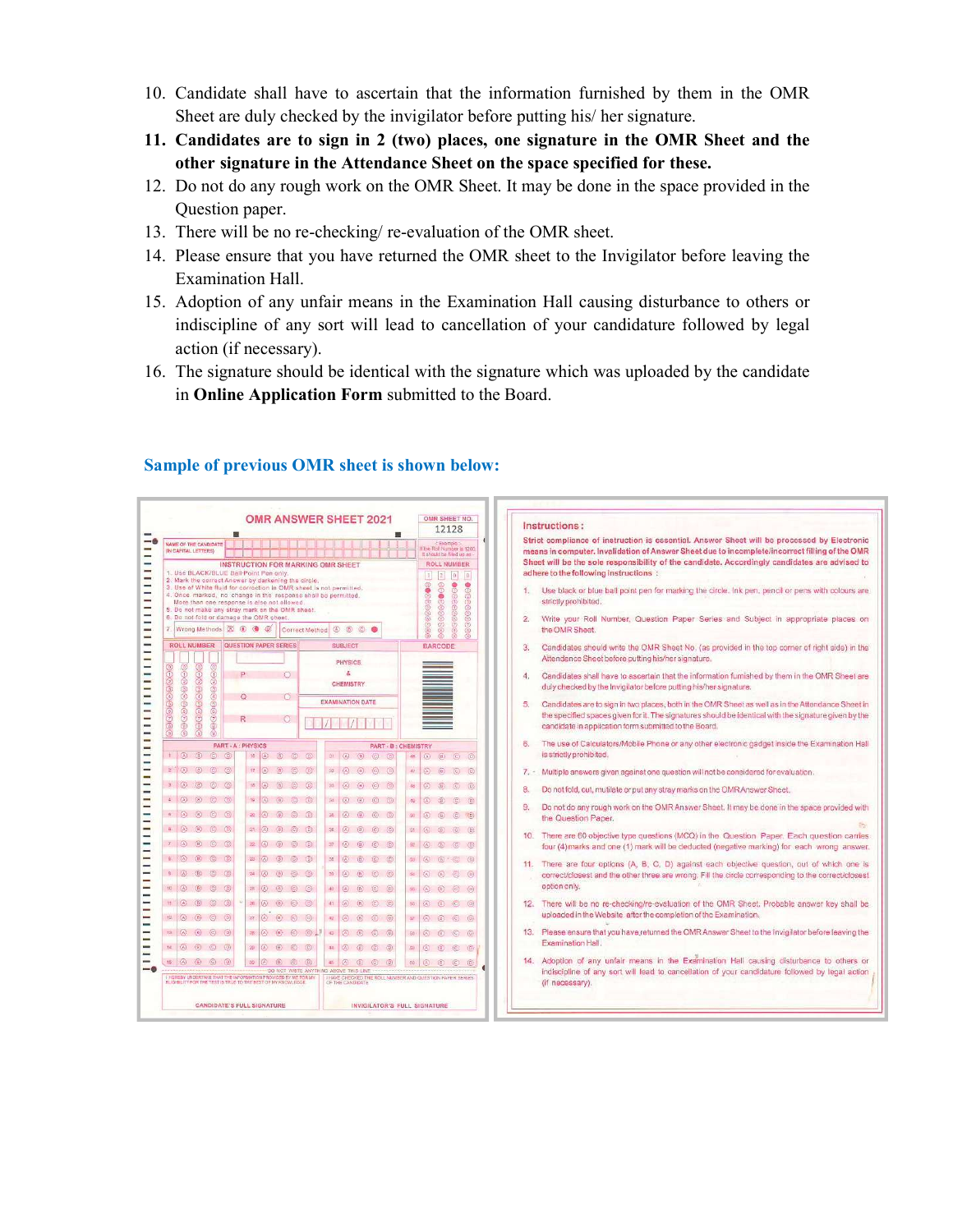#### Sample of Previous Question Paper:



(B)  $120^{\circ}$  $(C) 90^{\circ}$  $(D) 60^\circ$  $(A) 135°$ 

#### Chemistry

- 15. Haemoglobin contains 0.335% Fe. It has the molecular weight  $1.67 \times 10^4$ . Considering atomic weight of Fe is 56, calculate the number of Fe-atom(s) in haemoglobin.  $(B) 2$  $(D)$  4  $(A) 1$  $(C)$  3
- $201$  হিমোগ্লোবিনে 0.335% Fe আছে। হিমোগ্লোবিনের আণবিক ভর  $1.67 \times 10^4$ , আয়রণের পারমাণবিক ভর 56 ধরে, হিমোগ্লোবিনে আয়রণ পরমাণুর সংখ্যা গণনা কর।

#### (C) 3 (D) 4  $(A) 1$  $(B)$  2

#### **Mathematics**

- 17. a, b, c are the lengths of the sides of the triangle ABC. If the area of the triangle ABC is  $\lambda$ , then  $a^2 \sin 2B + b^2 \sin 2A$  is equal to
	- $(A)$   $2\lambda$  $(B)$   $\lambda$ (C)  $4\lambda$ (D)  $6\lambda$
- $\frac{1}{2}$  a, b, c ত্রিভুজ ABC-এর বাছগুলির দৈর্ঘ্য নির্দেশ করিলে এবং ABC ত্রিভুজের ক্ষেত্রফল  $\lambda$  হইলে  $a^2$  sin $2B + b^2$  sin $2A$  এর মান হইবে

| $(A)$ $2\lambda$ | $(B)$ $\lambda$ | (C) $4\lambda$ | (D) $6\lambda$ |
|------------------|-----------------|----------------|----------------|
|                  |                 |                |                |

|     | <b>Biology</b>                                        |     |                                |
|-----|-------------------------------------------------------|-----|--------------------------------|
|     | 16. The hormone thyrocalcitonin is produced from the  |     |                                |
| (A) | cubical cells                                         | (B) | parafollicular cells           |
|     | $(C)$ $\beta$ -cells                                  |     | (D) $\alpha$ -cells            |
|     | ১৬। থাইরোক্যালসিটোনিন নামক হরমোনটি যা থেকে উৎপন্ন হয় |     | <b>Service Address Service</b> |
| (A) | কিউবিকাল কোশ                                          | (B) | প্যারাফলিকিউলার কোশ            |
| (C) | $\beta$ - $\alpha$                                    | (D) | $\alpha$ - $\sqrt{N}$          |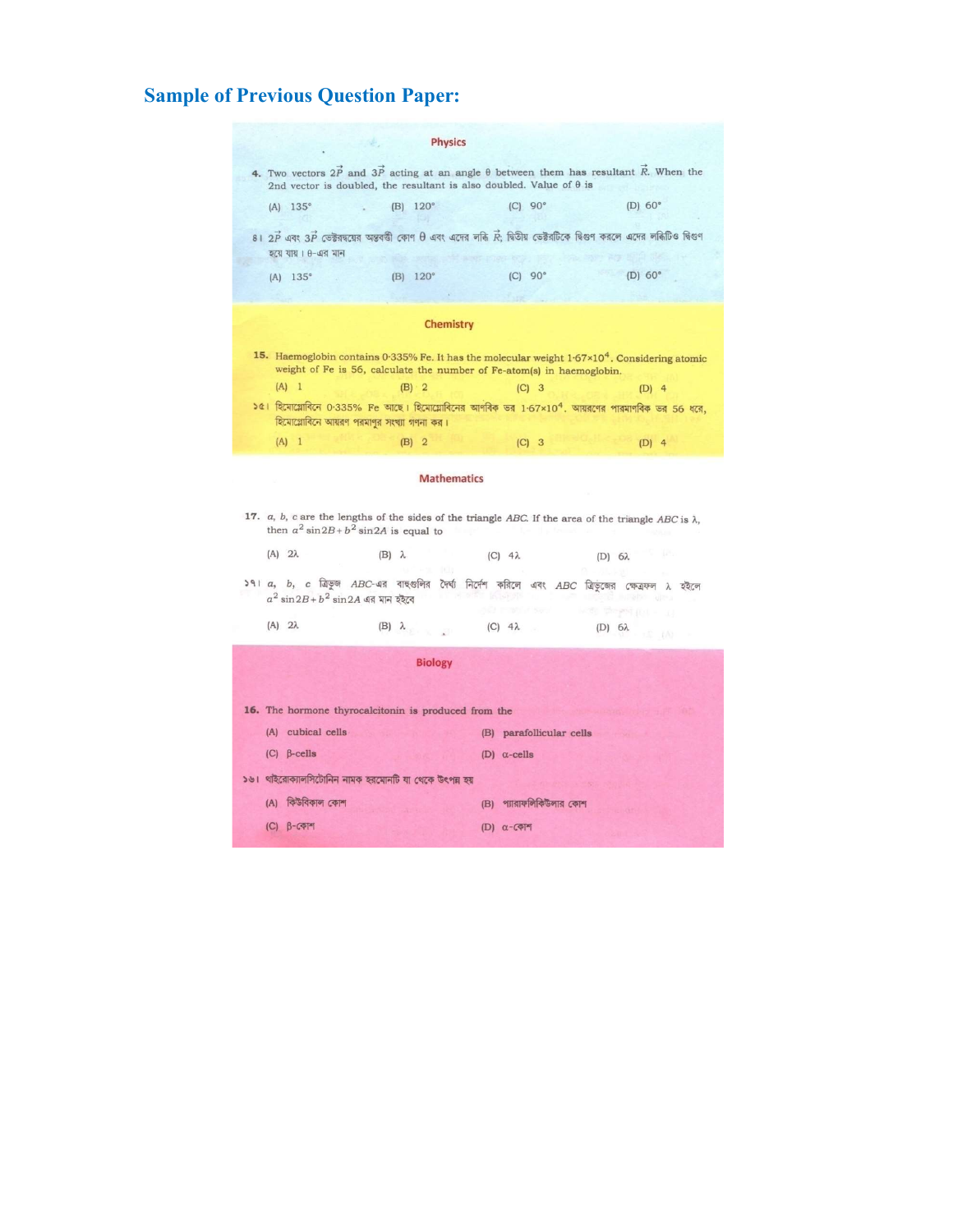#### **Seats**

Total number of seats along other criteria regarding eligibility shall be ascertained on the basis of the communication as received by the Board from the respective sponsoring departments. Reservation of seats for SC / ST / Persons with Disabilities (PwD)/ Wards of Ex-serviceman (ESM) candidates will be made as per Reservation Act of the State Government as notified from time to time.

It is to be noted that the admission of a candidate to a College/ University/ Institution will be subjected to the fulfillment of eligibility criteria regarding cut-off marks and others as specified by the respective departments of State & Central Governments / Institution / Council / Body.

Further information regarding number of seats available and procedure of counselling will be published later on.

#### Publication of Result

The result of Tripura Joint Entrance Examination may be published in the last week of May, 2022. However, some changes may take place due to unavoidable circumstances. The Board shall publish Merit list on the basis of the merit. This list includes the candidates who will appear in the examination qualifying the criteria fixed by the Board on consideration of all the aspects. Result will be published through Board's website. The Board does not keep any provision for post publication review at any stage and so will not entertain any such application in this regard.

The Merit list will be prepared on the basis of marks obtained by the candidate in the subjects, Physics & Chemistry (P&C), Biology (B) and Mathematics (M) as per his/ her option. For example, for a candidate, who opted for PCM group, Physics & Chemistry, and Mathematics will be considered; while for PCB group, Physics & Chemistry, and Biology will be judged.

#### The Breaking Method for Determining Merit Position

|                                                                                                                          | <b>PCM GROUP</b>           | <b>PCB GROUP</b>         |
|--------------------------------------------------------------------------------------------------------------------------|----------------------------|--------------------------|
| $Step - 1$                                                                                                               | $P+C+M$                    | $P + C + B$              |
| If tie occurs, then                                                                                                      |                            |                          |
| $Step - 2$                                                                                                               | <b>Higher Score in P+M</b> | Higher Score in C+B      |
| If further tie occurs, then                                                                                              |                            |                          |
| $Step - 3$                                                                                                               | <b>Higher Score in M</b>   | <b>Higher Score in B</b> |
| If further tie occurs, then finally,                                                                                     |                            |                          |
| $Step - 4$                                                                                                               | <b>DOB</b>                 | <b>DOB</b>               |
| Here, DOB means the Date of Birth of a candidate. Senior will be given the preference in<br>merit position as per norms. |                            |                          |

In case of tie following successive steps will be adopted as per norms:

#### Percentile Calculation

into a scale ranging from 100 to 0 (Percentile score). Percentile score is not the same as the Percentile Score is the score based on the relative performance of candidates who have appeared for the examination. To calculate a percentile score, the marks secured are converted percentage of marks obtained in the examination. In this method of scoring the HIGHEST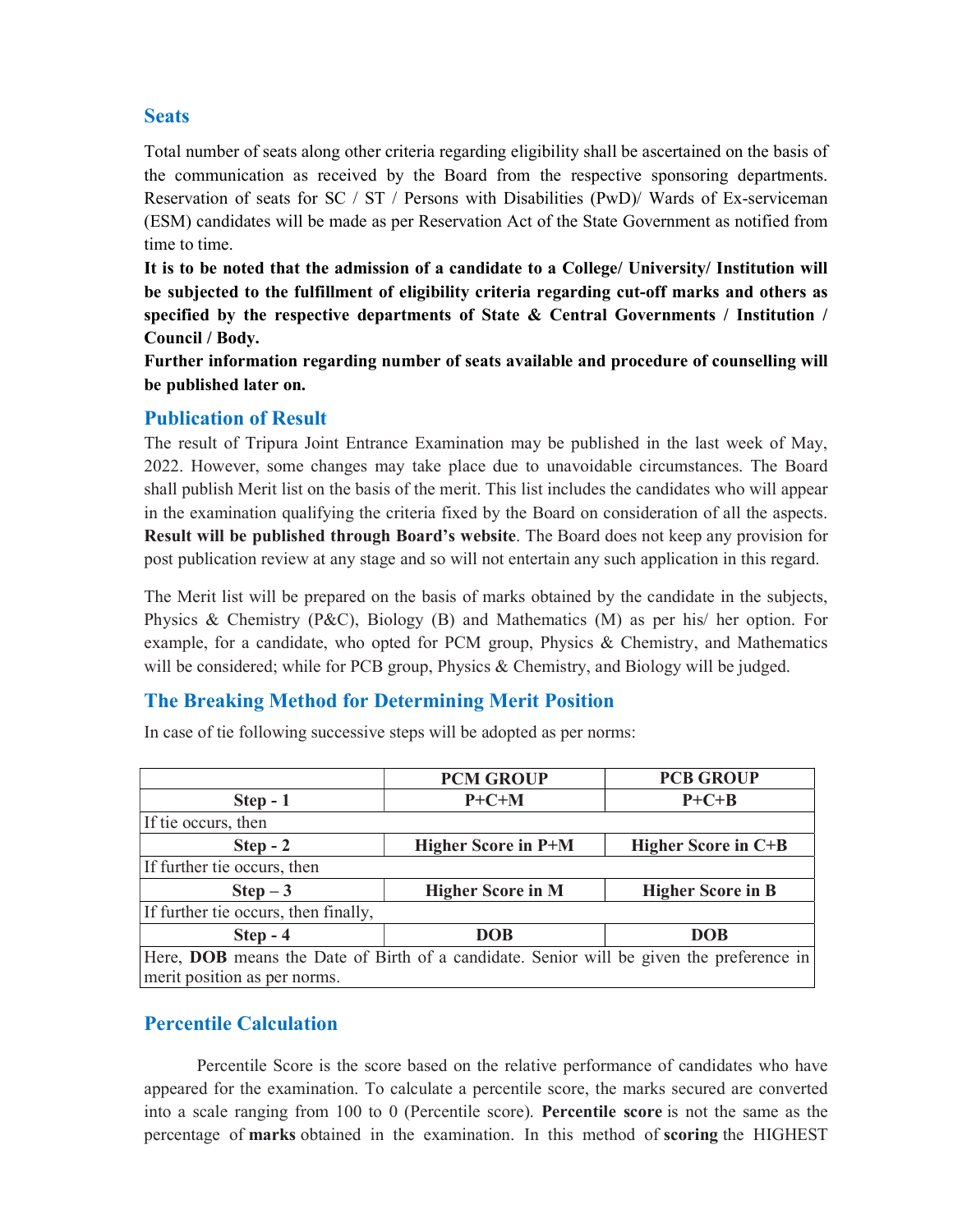RAW SCORE (irrespective of the raw scores) will be the 100 Percentile indicating that 100% of candidates have scores equal to or lesser than the highest scorer/ topper for that examination.

#### The percentile calculation of the candidates may be done by the following way:

Percentile score  $=\frac{\text{Number of candidates who scored less than or equal to that candidate}}{\text{Total number of candidate}} \times 100$ 

Suppose there are 5 candidates A, B, C, D, E have their scores are as follows

A-83, B-92, C-59, D-76 and E-42

#### Now, we want to calculate the percentile score of D (say).

Percentile score of  $D = (Number of candidates who scored less than or equal to the score of D /$ Total number of candidate) x 100

#### Now only two candidates  $(C & E)$  scored less than D and D himself

Therefore, Percentile score of D =  $(3/5)$  x 100 = 60%

Similarly Percentile score of C =  $(2/5)$  x 100 = 40%

And Percentile score of  $E = (1/5) \times 100 = 20\%$ 

And Percentile score of B =  $(5/5)$  x 100 = 100%

The above calculation is carried out based on the formula taken from the NTA website (Page 44 and 45).

Reference: https://jeemain.nta.nic.in/webinfo2021/File/GetFile?FileId=1&LangId=P

#### **Counselling**

Seats of different professional degree courses are received from various sponsoring departments. These seats are usually reserved by the Govt. of India and the other central agencies for the state of Tripura. Beside these, other seats are provided by State Institutions. The seats will be distributed amongst the eligible candidates through counselling. Online registration for counselling and participation in choice-filling within the stipulated time period is mandatory to get a seat by a candidate. After getting selection through the process of counselling, the selected candidates will be nominated for admission in different degree courses by respective sponsoring department (For details see the guidelines for online counseling in TBJEE website www.tbjee.nic.in)

#### Following are the important points to be noticed regarding the general process of counselling:

- A. All the necessary documents in original along with self attested copy of each must be produced for verification when asked by the board.
- 1 University will be subjected to the fulfillment of eligibility criteria, including the cut-off B. It is to be noted that the selection of candidates for a particular course to a certain College/ marks in Tripura Joint Entrance Examination, if any, of the respective College/ University.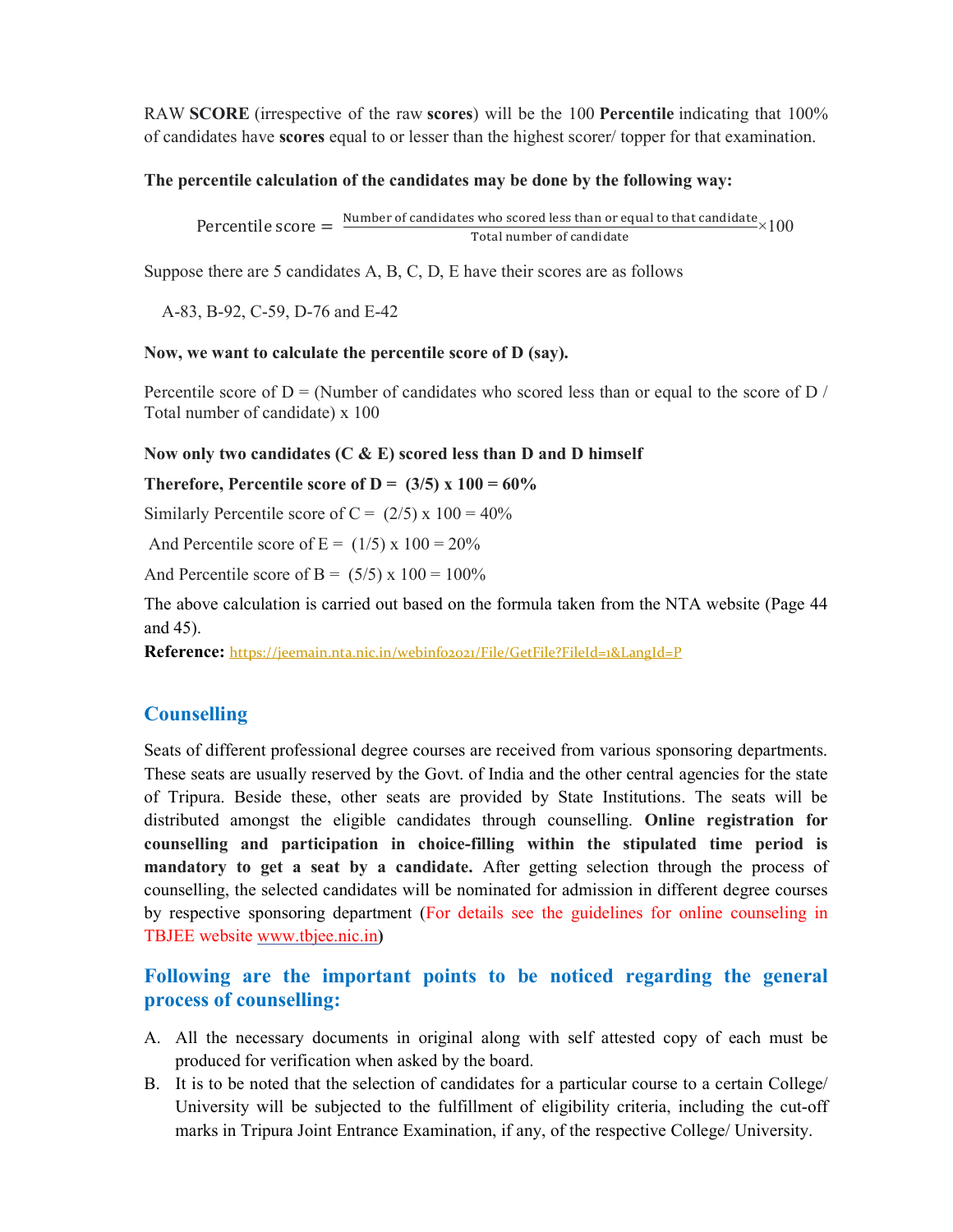- C. Certain College and University stipulate specific percentage of marks in last qualifying Examination (H.S. or equivalent) and some other conditions including cut-off marks, if any, for admission/ entry to different streams/ subjects of respective Colleges and Universities. Accordingly, selection will be made on the basis of Eligibility Criteria and cut-off marks, if any, obtained in Tripura Joint Entrance Examination as specified by the respective departments of State & Central Governments/ Institution/ Council/ Body.
- D. Candidates will be issued nomination letters for various courses of study on the basis of their performances in the Tripura Joint Entrance Examination.
- E. If a candidate is allotted a seat this year or in the past inside or outside the State on the basis of result of Tripura Joint Entrance Examination, he/ she will not be considered for allotment of seats unless he/ she has surrendered the allotted seat in writing within seven days excluding the date of receiving of the seats through counselling to the authority of the respective sponsoring department and produce the necessary proof for that at the time of Counselling.

### Following documents in original are required at the time of off-line counseling, if any

- 1. Admit card of Madhyamik Examination or equivalent / Birth certificate as proof of age
- 2. Admit card / H.S (+2 stage) Examination or equivalent examination/ certificate from concerned institution as a proof of appearing in H.S (+2 stage) Examination or equivalent examination with the clear mention of subjects of Examination
- 3. Marksheet of (a) H.S (+2 stage) or equivalent Examination and (b) Madhyamik or equivalent Examination
- 4. PRTC (not Citizenship certificate)/ other certificates as proof of residency\*\* of the applicant or his/ her father/mother from the appropriate authority, which one is applicable
- 5. Caste (SC/ ST) Certificate of the candidate from the appropriate authority where applicable
- 6. Persons with Disabilities (PwD) Certificate issued by District Disabilities Rehabilitation Centres (DDRC) or competent authority approved by the State Government, if any
- 7. Ward of Ex-Serviceman Certificate from Directorate of Sainik Welfare
- 8. BPL ration card from the appropriate authority where applicable
- 9. Certificate regarding the period of stay of Candidate / Father / Mother for not less than five years in case of wards of Ex-Serviceman/ Serving Defence Personnel, issued by the appropriate authority, where necessary
- 10. Certificate showing the proof of Serving Defence Personnel, issued by the appropriate authority where necessary
- 11. Seat surrendered certificate from concerned department, if applicable

#### \*\* Proof of residency:

| <b>Candidates residing in Tripura</b> |                                                                                         | Document required |
|---------------------------------------|-----------------------------------------------------------------------------------------|-------------------|
|                                       | a   For the candidate who is studying in Tripura and   PRTC of the candidate/ father/   |                   |
|                                       | residing in Tripura continuously at least for the last $\vert$ mother                   |                   |
|                                       | ten $(10)$ years immediately before submission of                                       |                   |
|                                       | application:                                                                            |                   |
|                                       | $\mathbf{b}$   For the candidate who is studying in Tripura and   PRTC of father/mother |                   |
|                                       | residing in Tripura continuously for less than ten                                      |                   |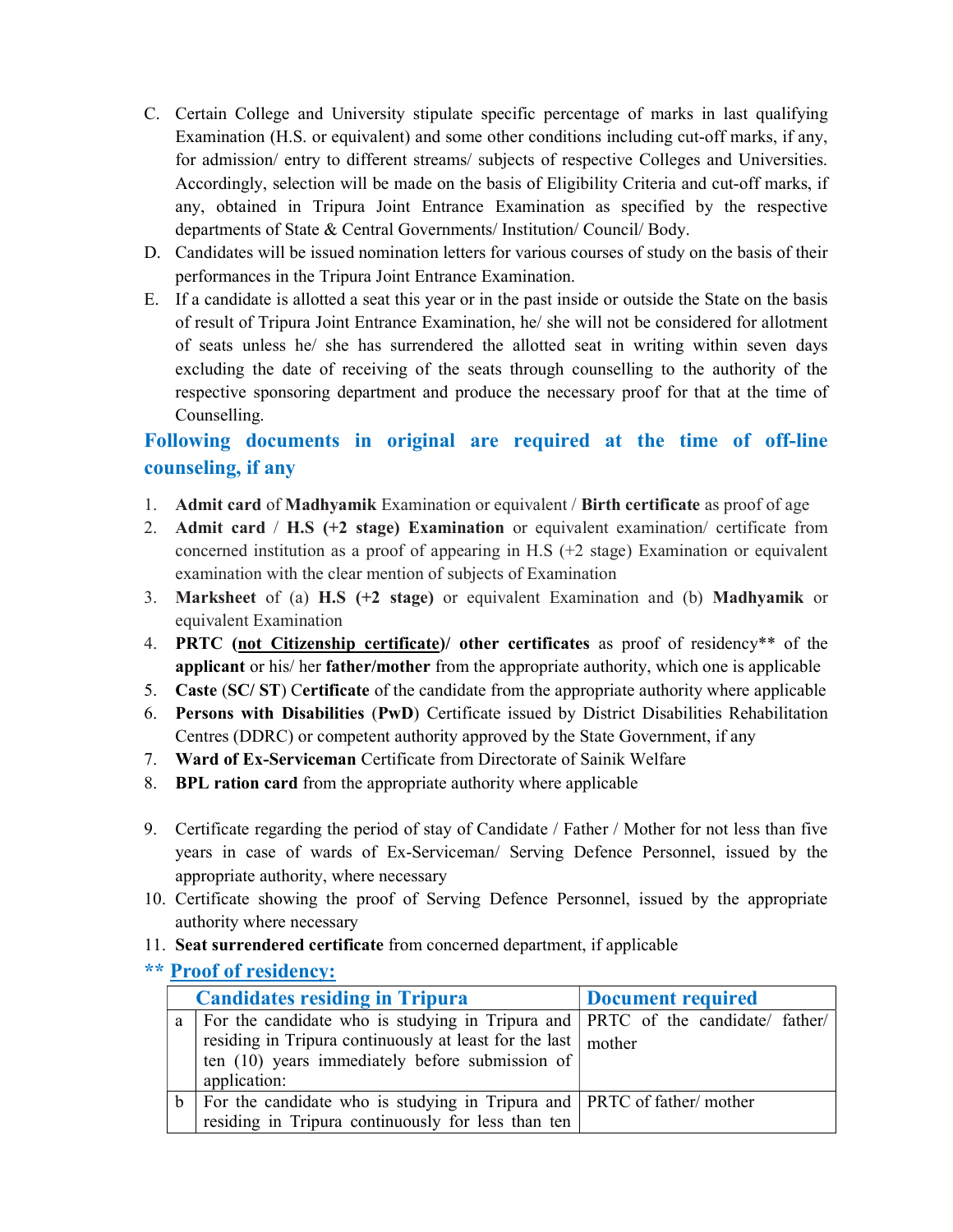|                   | (10) years immediately before submission of<br>application:                                                                                                                                                                                                                                                                                                                                                                                                                                                                                                                                                   |                                                                                                                                                                                                                                                                                                                                                                                 |
|-------------------|---------------------------------------------------------------------------------------------------------------------------------------------------------------------------------------------------------------------------------------------------------------------------------------------------------------------------------------------------------------------------------------------------------------------------------------------------------------------------------------------------------------------------------------------------------------------------------------------------------------|---------------------------------------------------------------------------------------------------------------------------------------------------------------------------------------------------------------------------------------------------------------------------------------------------------------------------------------------------------------------------------|
| $\mathbf{C}$<br>d | For the candidate studying in Tripura is a child of<br>Serving Defence Personnel hailing from Tripura<br>(only Army/ Navy/ Air Force) and residing in<br>Tripura continuously for the last five (5) years or<br>more but less than ten (10) years immediately<br>before submission of application:<br>In case candidate studying in Tripura is not<br>permanent resident of Tripura but his/her parent is<br>an employee on deputation to the government of<br>Tripura/employee of Central Government working<br>in Tripura and has served in Tripura continuously<br>for a period of 3(three) years or more: | Certificate of<br>of<br>residing<br>candidate in Tripura continuously<br>for a period of $5$ (five) years or<br>more and proof of employment &<br>place of posting of parent from<br>the appropriate authority)<br>Certificate of employment and<br>residing of parents in Tripura<br>continuously for a period of<br>3(three) years or more from the<br>appropriate authority) |
|                   | <b>Candidates residing outside Tripura</b>                                                                                                                                                                                                                                                                                                                                                                                                                                                                                                                                                                    |                                                                                                                                                                                                                                                                                                                                                                                 |
|                   | In case the candidates is studying outside Tripura<br>immediately before submission of application but<br>his/ her father/ mother<br>residing in Tripura<br>continuously for the last ten (10) years or more:                                                                                                                                                                                                                                                                                                                                                                                                 | PRTC of father/mother                                                                                                                                                                                                                                                                                                                                                           |
|                   | <b>Candidates residing in or outside Tripura</b>                                                                                                                                                                                                                                                                                                                                                                                                                                                                                                                                                              |                                                                                                                                                                                                                                                                                                                                                                                 |
|                   | (whose Prior stay in Tripura not Mandatory)                                                                                                                                                                                                                                                                                                                                                                                                                                                                                                                                                                   |                                                                                                                                                                                                                                                                                                                                                                                 |
|                   | In case the candidate is a child of All India Services<br>Officers borne in Manipur-Tripura cadre and the<br>children of employees of the state government<br>posted outside Tripura:                                                                                                                                                                                                                                                                                                                                                                                                                         | certificate<br>Relevant<br>from<br>the<br>appropriate authority                                                                                                                                                                                                                                                                                                                 |
|                   | In case the candidate studying in or outside Tripura<br>is child of Ex-Serviceman (retired Army/ Navy/ Air<br>force only), and the candidate/ father/ mother<br>residing in Tripura continuously for the last five (5)<br>years or more but less than ten (10) years<br>immediately before submission of application:                                                                                                                                                                                                                                                                                         | Certificate of- 1) residing of<br>candidate (if studying in Tripura)<br>or father/ mother (if studying<br>outside) in Tripura continuously<br>for a period of 5(five) years more<br>from appropriate authority and 2)<br>ward of Ex-Serviceman from<br>Rajya Sainik Board.                                                                                                      |

## \*\* Proof of residency:

|              | <b>Candidates residing in Tripura</b>                                                                      | <b>Document required</b>            |
|--------------|------------------------------------------------------------------------------------------------------------|-------------------------------------|
| a            | For the candidate who is studying in Tripura and<br>residing in Tripura continuously at least for the last | PRTC of the candidate/ father/      |
|              | ten (10) years immediately before submission of                                                            | mother                              |
|              | application:                                                                                               |                                     |
| $\mathbf b$  | For the candidate who is studying in Tripura and PRTC of father/mother                                     |                                     |
|              | residing in Tripura continuously for less than ten                                                         |                                     |
|              | (10) years immediately before submission of                                                                |                                     |
|              | application:                                                                                               |                                     |
| $\mathbf{c}$ | For the candidate studying in Tripura is a child of                                                        | Certificate of<br>residing<br>- of  |
|              | Serving Defence Personnel hailing from Tripura                                                             | candidate in Tripura continuously   |
|              | (only Army/ Navy/ Air Force) and residing in                                                               | for a period of $5$ (five) years or |
|              | Tripura continuously for the last five $(5)$ years or                                                      | more and proof of employment $\&$   |
|              | more but less than ten (10) years immediately                                                              |                                     |